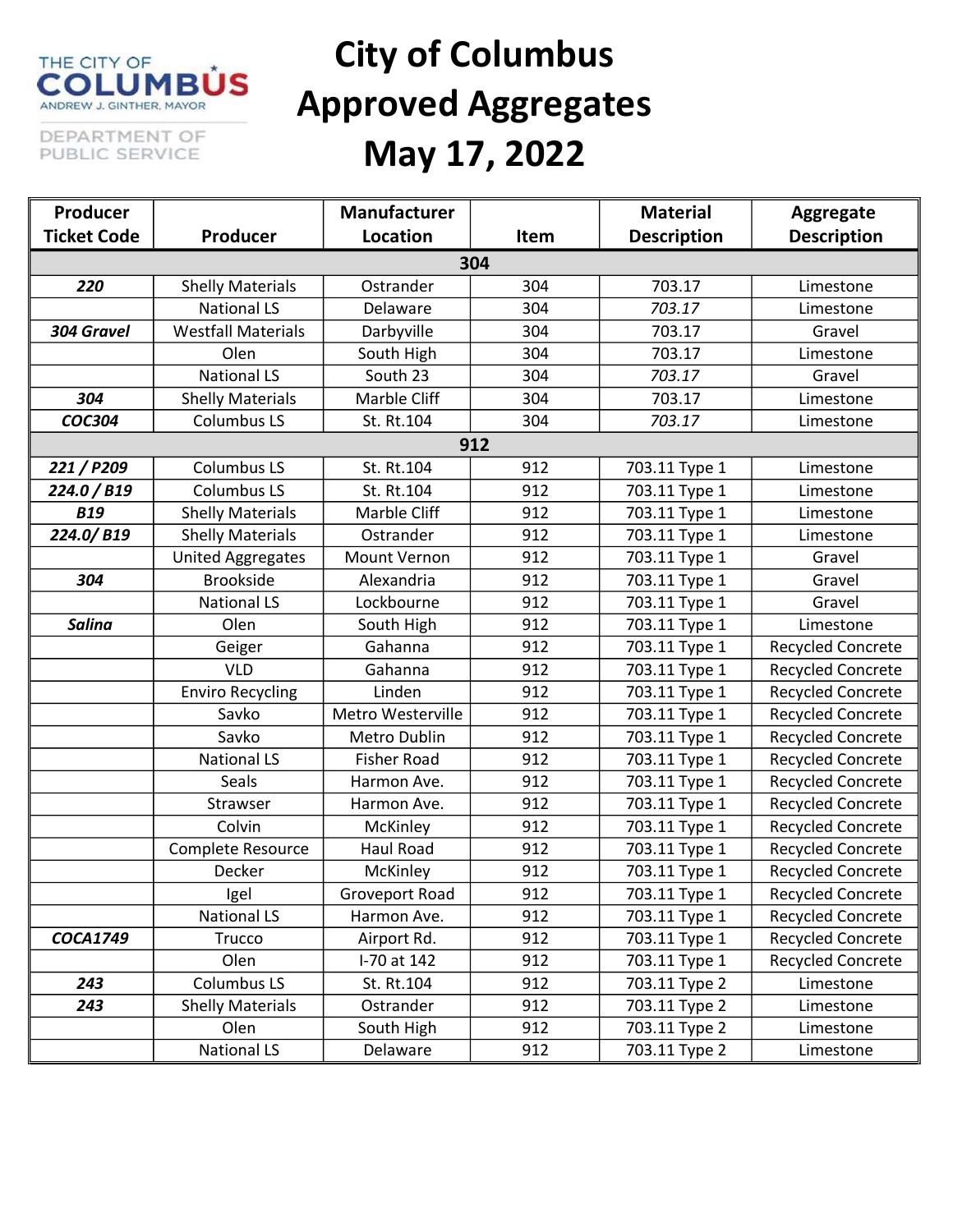#### THE CITY OF **NBÙS** ANDREW J. GINTHER, MAYOR

DEPARTMENT OF PUBLIC SERVICE

# City of Columbus Approved Aggregates May 17, 2022

| Producer           |                          | <b>Manufacturer</b> |               | <b>Material</b>    | Aggregate           |  |  |
|--------------------|--------------------------|---------------------|---------------|--------------------|---------------------|--|--|
| <b>Ticket Code</b> | Producer                 | Location            | Item          | <b>Description</b> | <b>Description</b>  |  |  |
| 411                |                          |                     |               |                    |                     |  |  |
|                    | <b>National LS</b>       | Delaware            | 411           | 703.18             | Limestone           |  |  |
|                    | <b>Columbus LS</b>       | St. Rt.104          | 411           | 703.18             | Limestone           |  |  |
| 411                | <b>Shelly Materials</b>  | Ostrander           | 411           | 703.18             | Gravel              |  |  |
| 703.16 Type C      |                          |                     |               |                    |                     |  |  |
|                    | <b>Shelly Materials</b>  | Marble Cliff        | 703.16 Type C | Special            | Limestone           |  |  |
|                    | Olen                     | South High          | 703           | 703.16 Type C      | Limestone           |  |  |
|                    |                          |                     | 2(703.01)     |                    |                     |  |  |
|                    | <b>National LS</b>       | Delaware            | 703           | 2(703.01)          | Limestone           |  |  |
|                    | <b>Columbus LS</b>       | St. Rt.104          | 703           | 2(703.01)          | Limestone           |  |  |
|                    | <b>Shelly Materials</b>  | Ostrander           | 703           | 2(703.01)          | Limestone           |  |  |
|                    |                          |                     | 4 (703.01)    |                    |                     |  |  |
|                    | <b>Columbus LS</b>       | St. Rt.104          | 703           | 4 (703.01)         | Limestone           |  |  |
|                    | <b>Shelly Materials</b>  | Ostrander           | 703           | 4 (703.01)         | Limestone           |  |  |
|                    |                          |                     | 8 (703.01)    |                    |                     |  |  |
|                    | <b>Columbus LS</b>       | St. Rt.104          | 703           | 8 (703.01)         | Limestone           |  |  |
|                    | <b>Columbus LS</b>       | St. Rt.104          | 703           | 8 (703.01)         | Gravel              |  |  |
|                    | <b>Shelly Materials</b>  | Ostrander           | 703           | 8 (703.01)         | Limestone           |  |  |
|                    | <b>National LS</b>       | Delaware            | 703           | 8 (703.01)         | Limestone           |  |  |
|                    | Olen                     | South High          | 703           | 8 (703.01)         | <b>Gravel (40%)</b> |  |  |
|                    | Olen                     | South High          | 703           | 8 (703.01)         | Gravel (100%)       |  |  |
|                    | Olen                     | South High          | 703           | 8 (703.01)         | Limestone (40%)     |  |  |
|                    | Olen                     | South High          | 703           | 8 (703.01)         | Limestone (100%)    |  |  |
|                    | <b>National LS</b>       | South 23            | 703           | 8 (703.01)         | Gravel              |  |  |
|                    |                          |                     | 9(703.01)     |                    |                     |  |  |
|                    | <b>National LS</b>       | South 23            | 703           | 9(703.01)          | Gravel              |  |  |
|                    | <b>National LS</b>       | Delaware            | 703           | 9(703.01)          | Limestone           |  |  |
|                    |                          |                     | 57 (703.01)   |                    |                     |  |  |
|                    | Mason S&G                | Obetz               | 901.11        | 57 (703.01)        | Gravel              |  |  |
| 215                | <b>Columbus LS</b>       | St. Rt.104          | 901.11        | 57 (703.01)        | Limestone           |  |  |
| 215                | <b>Shelly Materials</b>  | Ostrander           | 901.11        | 57 (703.01)        | Limestone           |  |  |
|                    | <b>National LS</b>       | Delaware            | 901.11        | 57 (703.01)        | Limestone           |  |  |
|                    | <b>National LS</b>       | Lockbourne          | 901.11        | 57 (703.01)        | Gravel              |  |  |
|                    | <b>National LS</b>       | Grove city          | 901.11        | 57 (703.01)        | Gravel              |  |  |
|                    | <b>United Aggregates</b> | Mount Vernon        | 901.11        | 57 (703.01)        | Gravel              |  |  |
|                    | Olen                     | South High          | 901.11        | 57 (703.01)        | Limestone           |  |  |
|                    | Olen                     | South High          | 901.11        | 57 (703.01)        | <b>Gravel (40%)</b> |  |  |
|                    | Olen                     | South High          | 901.11        | 57 (703.01)        | Gravel (100%)       |  |  |
| 570                | Brookside                | Alexandria          | 901.11        | 57 (703.01)        | Gravel              |  |  |
|                    | <b>National LS</b>       | South 23            | 901.11        | 57 (703.01)        | Gravel              |  |  |
|                    | <b>National LS</b>       | South 23            | 901.11        | 57 (703.01)        | Gravel              |  |  |